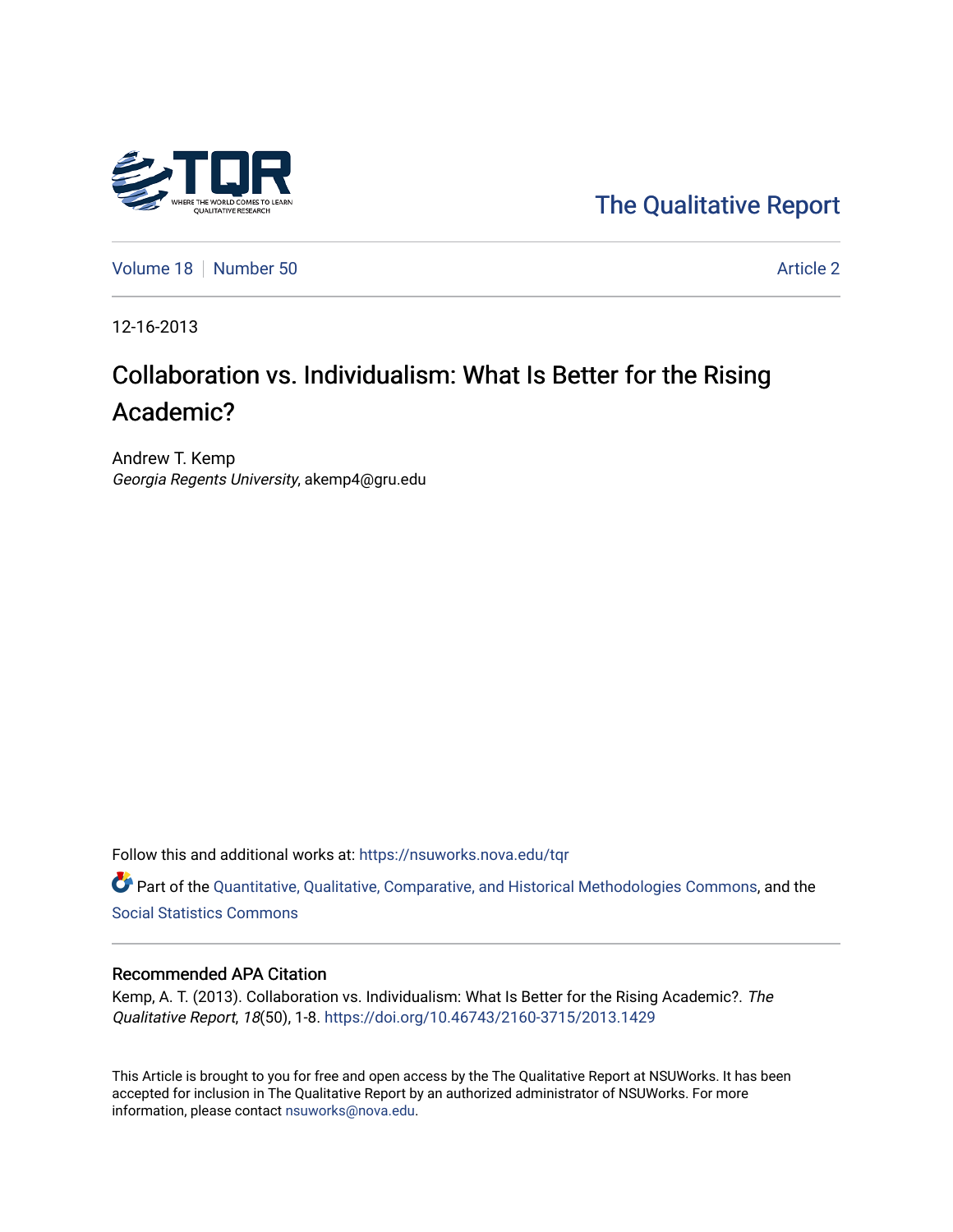

## Collaboration vs. Individualism: What Is Better for the Rising Academic?

## Abstract

In academia, scholarship and research productivity is the lifeblood of success. The question is, "What is the best way to be productive and more forward in an academic career  $-$  collaboration or individualism?" Obviously, the final choice is personal. However, for the purpose of this paper, the two sides will be discussed regarding the strengths and weaknesses of each avenue. Recommendations regarding the viability of collaboration and competition will be discussed in relation to personal attributes, career goals, and rank. In addition, a new methodology, tentatively called Layered Narrative, will be piloted with this project

## Keywords

Promotion and Tenure, Collaboration, Individual Achievement, Research and Scholarship, Layered **Narrative** 

## Creative Commons License



This work is licensed under a [Creative Commons Attribution-Noncommercial-Share Alike 4.0 License](https://creativecommons.org/licenses/by-nc-sa/4.0/).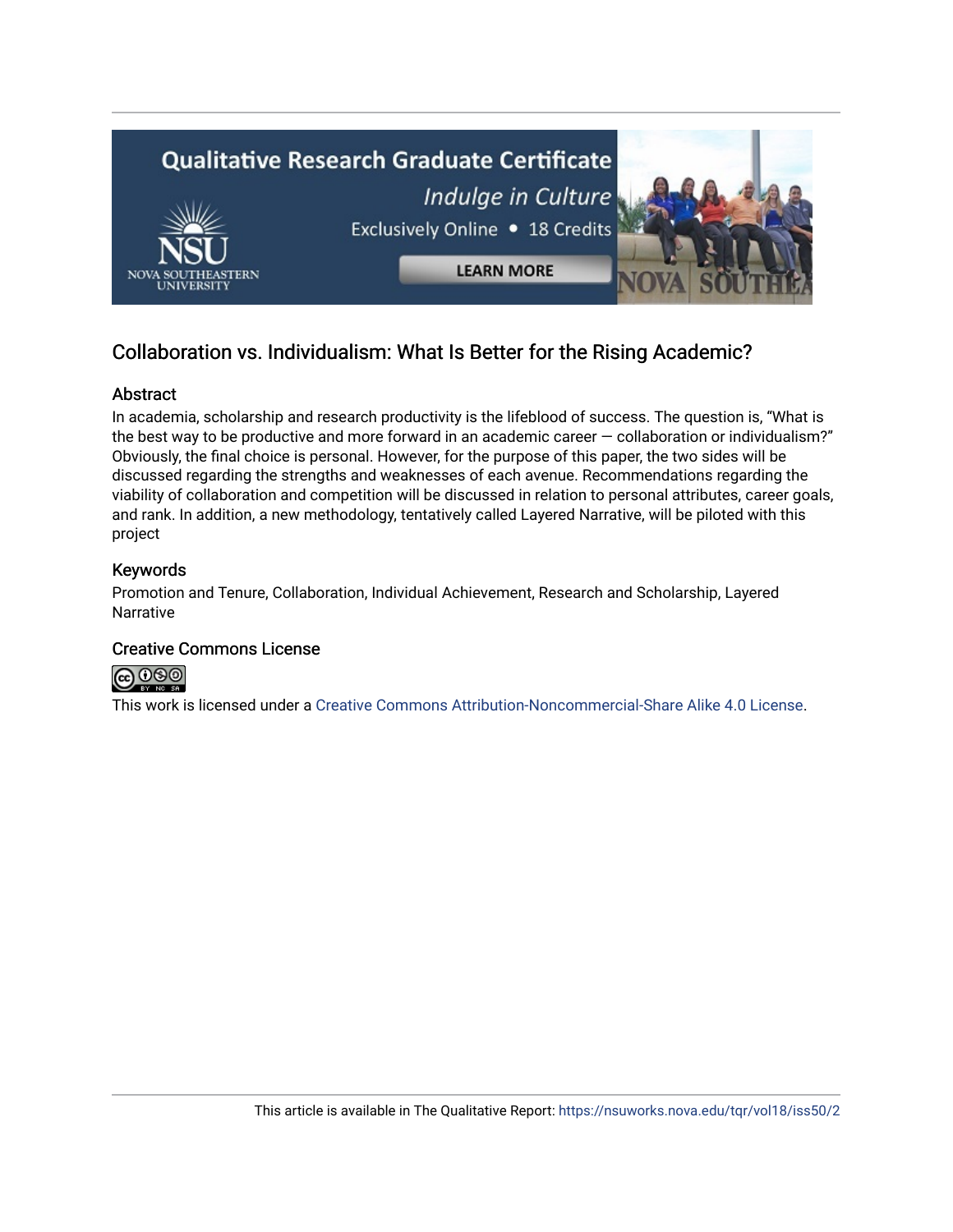

## **Collaboration vs. Individualism: What Is Better for the Rising Academic?**

Andrew T. Kemp Georgia Regents University, Augusta, Georgia, USA

*In academia, scholarship and research productivity is the lifeblood of success. The question is, "What is the best way to be productive and more forward in a academic career—collaboration or individualism?" Obviously, the final choice is personal. However, for the purpose of this paper, the two sides will be discussed regarding the strengths and weaknesses of each avenue. Recommendations regarding the viability of collaboration and competition will be discussed in relation to personal attributes, career goals, and rank. In addition, a new methodology, tentatively called Layered Narrative, will be piloted with this project. Keywords: Promotion and Tenure; Collaboration; Individual Achievement; Research and Scholarship; Layered Narrative*

## **Introduction**

As a young scholar near the beginning of his career, I will readily admit that I have concerns over the promotion and tenure process. What are the expectations regarding my productivity as a scholar, my ability as an instructor, and my contributions toward service to the university and greater community? A quick discussion with other tenure-track faculty, tenured faculty, administrators and a brief search of literature on the subject leads to enough different answers that it seems to be an experiment in chaos theory. However, the answers regarding teaching and service are the most tangible. Be a good teacher, expand the curriculum of your department and serve in areas where you can help and are visible. My apprehension comes where I assume it does for most faculty in higher education. What about research and scholarship?

While the amalgamation of information has lead me toward a semblance of understanding of the requirements (or I have rationalized an answer to calm my fears), there is one overarching question that I have based on my personality and beliefs about the nature of scholarship. Is it better for me to work alone and create a name for myself as an innovative scholar who has carved out a recognizable niche for myself, or do I collaborate with my colleagues from this institution and other institutions to combine specialties and increase productivity at the expense of individuality and personal acclaim? Which avenue will prove to be most beneficial to my career and my aspirations to become a full professor at some point in the probably distant future?

## **Structure**

The structure of this paper will be in two parts that are inherently linked. The bulk of the paper will be a discourse regarding collaboration vs. individualism. It will be the academic and rational argument for each side along with a discussion, recommendations, and some semblance of a conclusion. The other part of this paper, written in italics, will be reflections of my own personal experience regarding collaboration and individualism. While not standard in academic writing, hopefully, these parts will add insight to the paper.

The structure of this paper is loosely modeled after *The Way to Rainy Mountain* by N. Scott Momaday. In this non-fiction work, Momaday layers myth, anthropology, and personal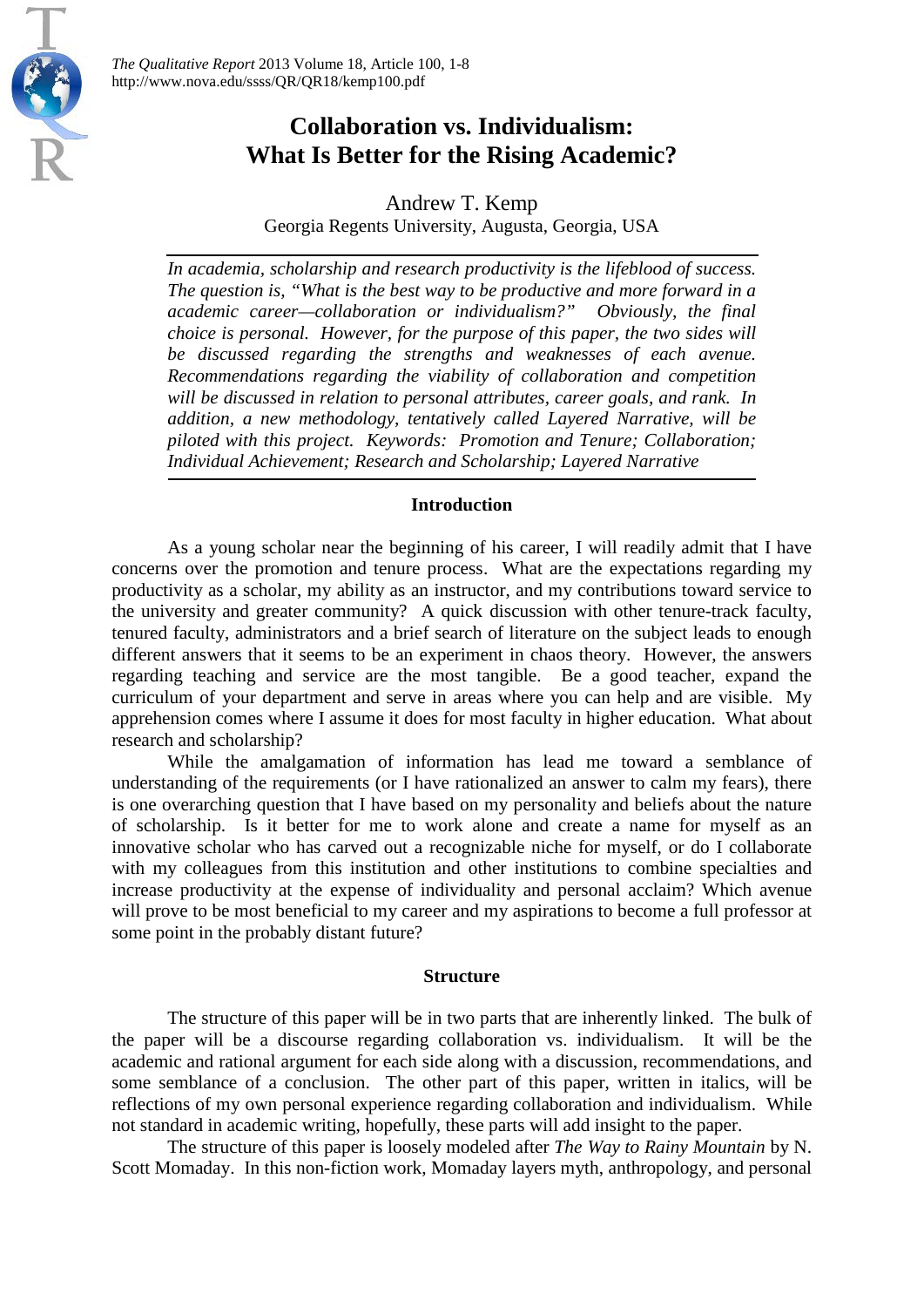reflections as a three-part narrative about his personal, familial and tribal history. The ensuing text creates a multilayered perspective that fuses the mythic, the academic, and the personal. While there are no mythic aspects of this paper, the structure of Momaday's work is being emulated. For this paper, each section will be concluded with this personal narrative as a reflection of my personal experiences, thoughts, biases, and reflections.

This style of Layered Narrative was created for two reasons. First, it will allow me, the author, to fill in any gaps in logic that might have been created in morphing ideas into academic writing. It will help answer some of the questions that readers might have. Second, it will allow for introspection on the part of this author. This auto-ethnographic stance will force me into considering my decisions and my motivations behind what I am doing while helping me actively forge my academic, social, educational, and research identity.

Finally, as to the utility of this proposed method, it potentially serves two purposes. First, it will allow writers to share the intangibles of the writing process. Where expository measures can become labored under the auspices of academic writing, the addition of a layered commentary will allow for authors to give more personal rationalizations of methodological and summative decisions. Second, it might be faculty a tool with which to assist student writing. Students could supply their personal understandings, their motivations, and their rationale for decision-making—in text. This personal narration could create a learning tool for better understanding the learning process.

*In the interest of transparency and ultimately irony, I am writing this paper alone. However, it is based on a series of conversations I have had with colleagues. Sometimes academia can be a lonely endeavor with only me and my thoughts. That is part of the genesis of this work. Many times in writing, there is a self-reflective moment when I have to decide why I am doing certain things. Is what I am saying showing bias? Why did I decide to choose a certain word with a certain connotation at a certain time?* 

*Personally, I am a faculty member in a College of Education at a university in transition. I am close to going up for promotion and tenure. With recent changes in university policy, my promotion and tenure clock has changed. What is, might not be. When, has become relative.* 

#### **Background and Significance**

As anyone in higher education knows, the road to promotion and tenure is long and tenuous. Aside from the mandatory five to six years before the first hurdle can be attempted (the move from assistant to associate professor), there is the ephemeral cloud of requirements that are "necessary" to be promoted and gain tenure. The purpose of this paper is to outline and discuss one of the least studied issues regarding this process—whether it is collaboration or individual achievement that is better for the rising academic, particularly related to research and scholarship. In addition, if a case can be made that one is better for the rising academic, is the same true for the seasoned academic that is striving for full professorship? Youn and Price (2009) note that a background in, and evidence of research-oriented skills were one of the most focused upon aspects of individuals in the hiring process, even at universities that promoted themselves as teaching institutions. Therefore, a discussion of what should be done with regard to research and scholarship might be a necessary and worthwhile topic of discussion. After all, the focus on research and scholarship is one of the things that define the academic.

Of primary concern is the dearth of information on this topic. While there is ample information regarding general promotion and tenure guidelines available, what is more difficult to discover is the nature of scholarship regarding personal efforts versus collective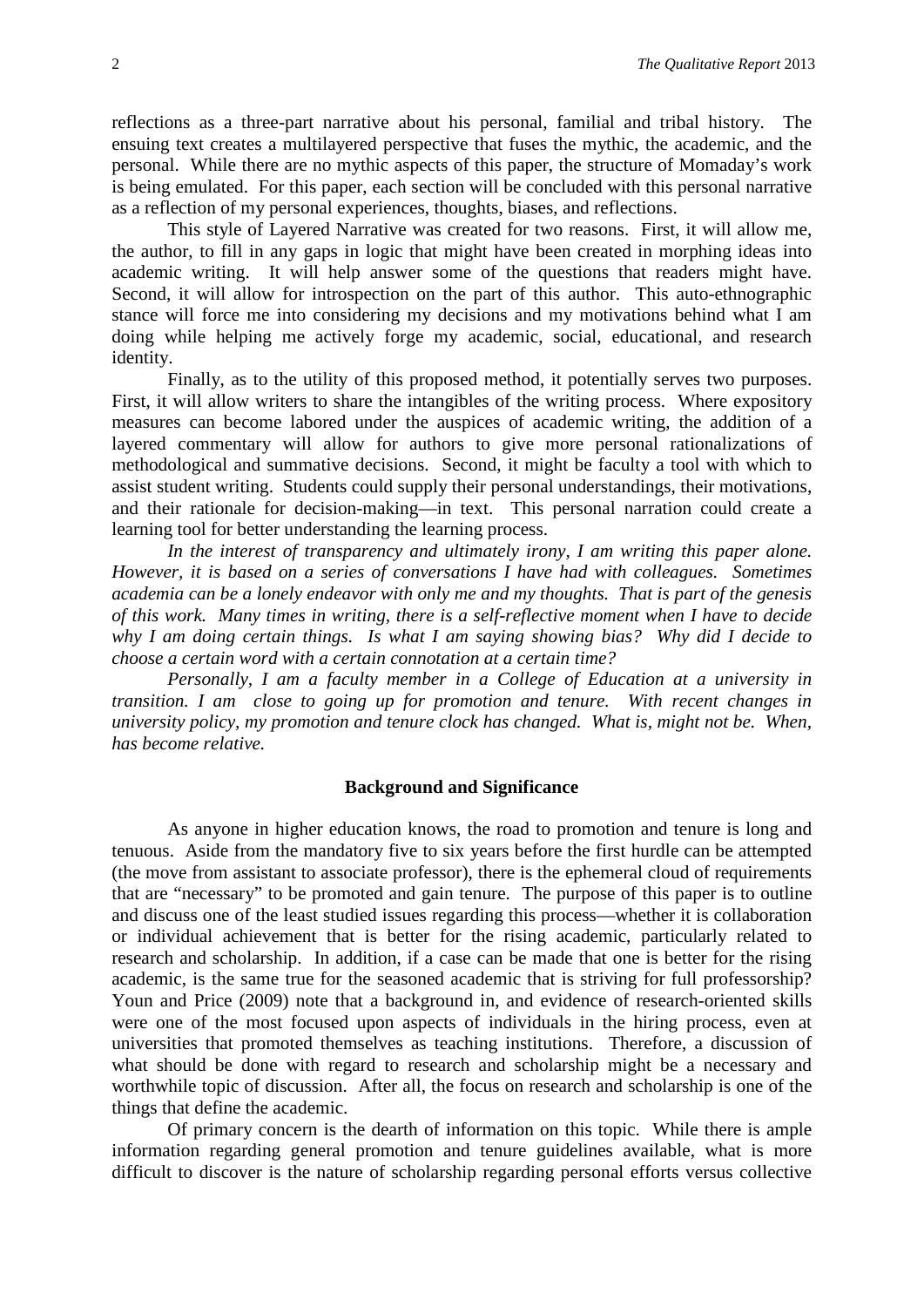efforts. Taggart (2007) suggests that this dichotomy of authorship can lead to serious tension. Because of this, there are a large number of publications regarding the order of authorship (e.g., Muller, 2012; Musoba, 2008; Nguyen & Nguyen, 2006; Welfare & Sacket, 2011).

At the heart of this discussion are many essential questions. What is best for the rising academic? What is best for the seasoned academic? Is a career built upon collaboration with colleagues, in which multiple individuals benefit from publication and presentation more beneficial on the path to promotion and tenure? Or is a career of individual achievement more important to ensure that there are no questions about a candidate's qualifications for promotion and tenure? The purpose of this paper is to look at the pros and cons of each career path with regard to a number of variables such as institution type, current promotion status, and career goals. In addition, the notion of collaboration and competition will be specifically addressed and the strengths and weaknesses of each will be discussed.

*I, myself, am an assistant professor. I have had experience writing alone and with colleagues. I have traversed the isolated life of the doctoral student and the dissertation, the momentary solitude of a career change into higher education, and confronted and embraced collaboration. I am sure that we all have. Like all journeys, mine has allowed me to gain a variety of experiences that me uniquely qualified to share my opinion.* 

## **Collaboration vs. Individual Achievement**

At the crux of this discussion is the notion of collaboration vs. individual achievement for the academic. Is being a collaborative scholar best for not only for the individual, but also for the institution of academia? This brings up a difficult fundamental question. What is the purpose of the academy? In his 2010 address to the Royal Irish Academy at Trinity College, Ireland, Harvard University president Drew Faust suggested that the role of the academy is, "making meaning and making sense out of the world around us" (Faust, 2010, para. 18). And while a more thorough and insightful venture into this discussion is for another time and place and has been amply addressed throughout the history of higher education (citation here), this simple assertion is essential. More specifically, for the purposes of this discussion, is what is the purpose of the academy regarding research and scholarship? Obviously, the production of the knowledge is fundamental to higher education. However, is it knowledge for the sake of knowledge, or is it knowledge for the sake of the individual and personal advancement? Are these two mutually exclusive? While the ultimate result might be similar, fundamentally the process could create two very different and distinct institutions.

If the goal of the creation of knowledge is a collaborative endeavor, individuals could use combined skill sets to quickly expand knowledge bases. Faculty members could work as collaborative groups, share expertise, and generate knew ideas from the fusion of thoughts. On the other hand, if faculty members work individually, there is the possibility of expertise that would bring notoriety and potentially grants to the department, college and university. In this section, the strengths and weaknesses of each method will be addressed.

*I constantly do battle with the concept of collaboration vs. individual achievement. To be honest, I am competitive by nature. I want to do more, publish more, know more. And yes, it does feel selfish in way. However, I know that it is part of the reality of higher education. However, my behavior is otherwise. I am all about collaboration. In fact, I recently looked at my CV. I noticed that while I have been productive over the last few years, all of my work has been collaborative. In fact, in pursuit of helping other faculty with research, I have put myself as the second author more often than not. Will that look bad? Will my lack of singular recognition hinder my advancement?*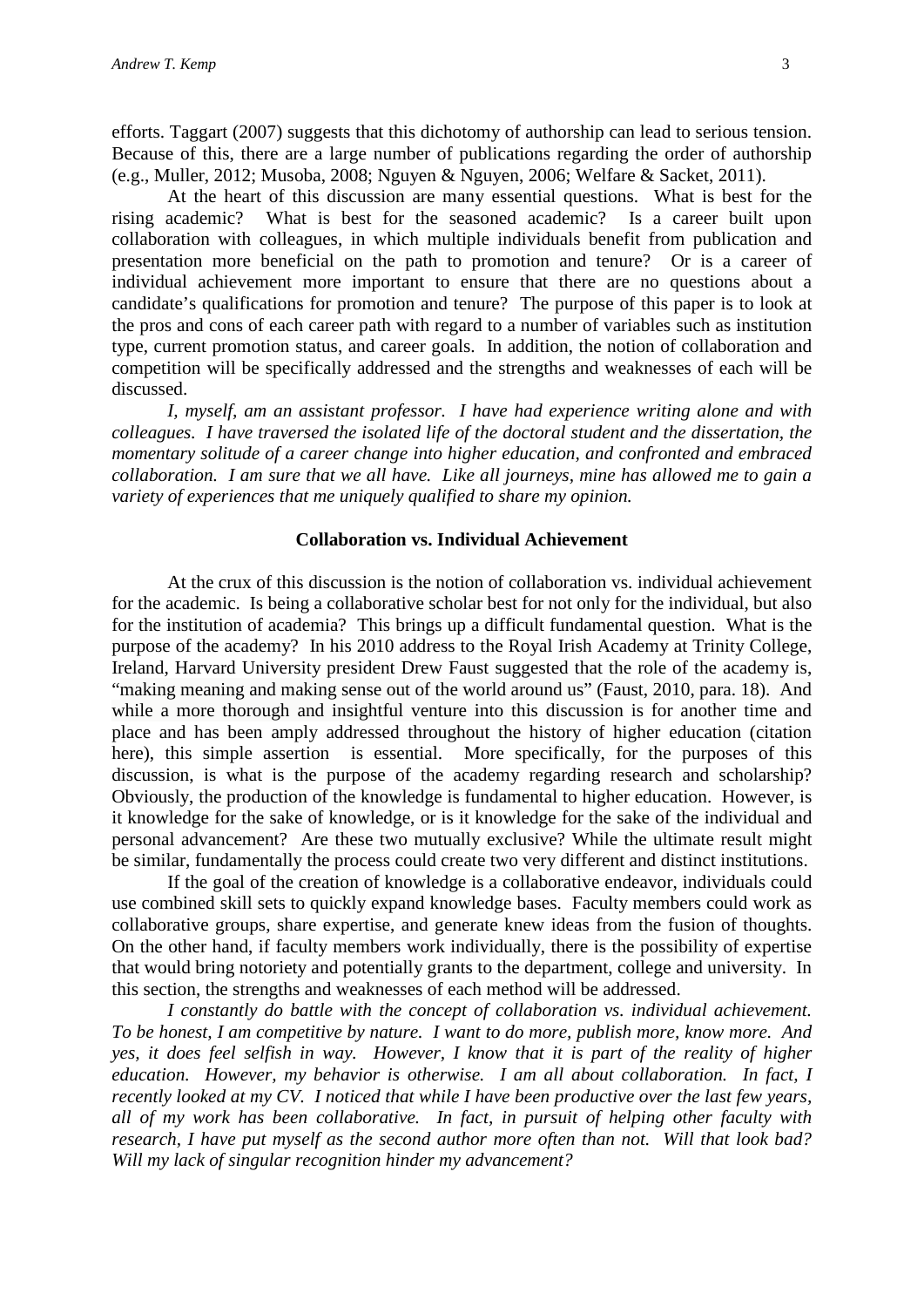*I remember those days of doctoral work where papers were solo, research was solo, and the dissertation was solo. I know that it is part of the process to earn the degree. But, while there is a sense of satisfaction at being able to do it alone, ultimately, it is lonely. Now, I believe that if we all succeed, we all succeed. I know that I have strengths and weaknesses.* 

## **Definitions**

In order to help layout the foundation for the argument for the remainder of this paper, it is important that the concepts of collaboration and competition are defined under within the structure of this line of reasoning. It is important to note that these definitions are in terms of this paper in order to make a point.

- *Collaboration*: For the purpose of this paper, collaboration is the act of working collectively with other individuals for an agreed upon mission. The collaborative individual seeks to not only work toward individual goals, but toward mutual goals.
- *Individual Achievement*: For the purpose of this paper, individual achievement is the act of working alone with the goal being to win. The goal of the individual is to focus on individual accomplishments over the goals of the/a group. The individual is competitive.

It is with complete understanding that these are limited definitions of these terms. It is entirely possible to be an individualistic academic with no thoughts of competition. It was done merely to create a diametrically opposed template for the collaborative personality. The purpose of creating this duality is for the sake of argument.

*In writing this paper, I knew that creating this dichotomy was artificial. It was done more for the sake of argument. However, in a general sense, I do see these as the two avenues in higher education. There is the dog eat dog world of competition. It might not be direct competition, like a sport. But, it is an academic competition that creates jealousies, draws intellectual lines in the sand, and creates a world of haves and have not's. While there might not be explicit winners and losers (except those that don't get promoted or tenured), there are scorekeepers. This environment can be debilitating for some. On the other hand, collaboration allows for mutual benefit. However, at what expense?*

#### **Collaboration**

The idea of collaboration in research and scholarship is not new. Just looking through the content of any journal it is obvious that there are many articles written by colleagues, research teams, and other groups of academics. The question is, what are the advantages and disadvantages of the collaborative process?

#### **Advantages**

Perhaps the biggest advantage of the collaborative process, especially for the new academic would be the exposure to new ideas, methodologies, and insights. Because new doctoral students are trained to be specialized, their backgrounds in areas outside of their area of expertise might be limited. However, faculty members that are actively engaged in their careers can also benefit. By collaborating on research projects, faculty members could be introduced to new ideas and gain a greater understanding of the interconnectedness of subject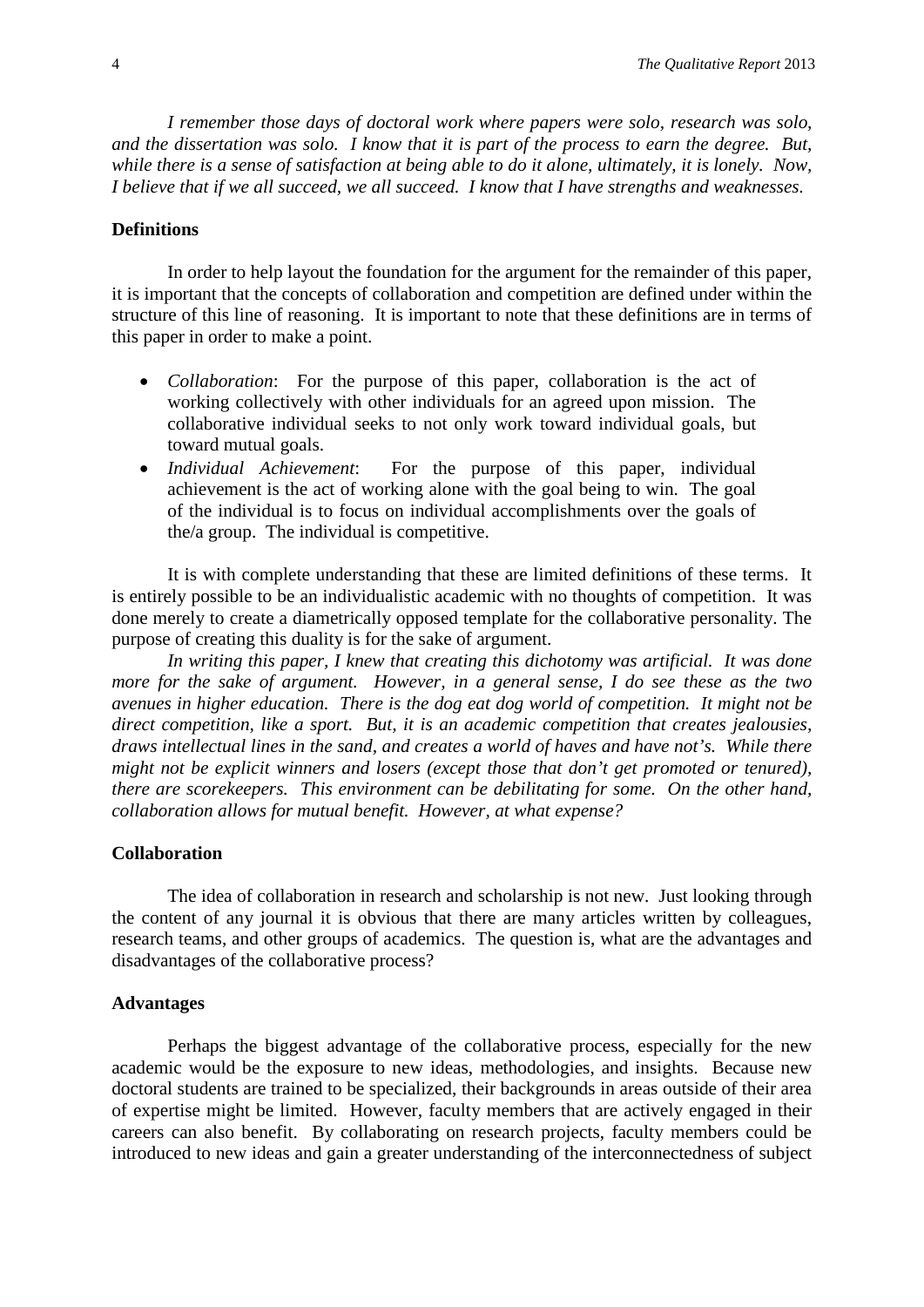areas. Likewise, individuals could hone their skills by becoming the "resident expert" on certain methodologies, topics, or writing styles.

This collaboration would also have a secondary effect. It would allow faculty members to create a collegial environment that could be used to benefit the department or college in a variety of ways.

- Understand the strengths of colleagues;
- Develop working relationships outside of committee work;
- Utilize the skill sets of colleagues so as to assist students with research.

In addition, when teams of faculty work together, there is the possibility of creating large data sets that can be used for multiple publications. This would allow for sustained research over a topic that would foster the development of a research agenda.

## **Disadvantages**

Some of the disadvantages to collaboration include over-specialization, selflessness to the point of self-defeating behavior, and anonymity. First of all, collaboration works best when each or all parties have something unique to offer the final product. However, the uniqueness of the contribution can lead to individuals being pigeon-holed into limited roles, that while necessary and important, lead to intellectual stagnation. In addition, depending on the institution, authorship can be of ultimate importance. In any collaborative effort, authorship is an issue. First authorship means something. In some universities, it can mean everything. In addition, collaboration can be a slow process. When each person has a say, the research and writing process can become bogged down in turn taking. There is something to be said about efficiency

*I have worked on a lot of collaborative projects. I am the methodologist and stats person. Why? I hate doing lit reviews. I have a colleague that loves doing lit reviews and hates doing methodology. We work together well. However, because of this, I haven't done a lit review is quite a while. He hasn't set up a study. We have become specialists. In fact, we work with other people, too. He still does the lit reviews. I still do the methodology and research. However, we do work together on introductory materials and conclusions. Because we have formed this research partnership, we have submitted four papers together. Two have been published. One was rejected. One is under review.* 

## **Individual Achievement**

The idea of individual achievement is one of solo effort. It is also about competition—competition for recognition, competition for publication, and competition for funding. It is a more academic competition that involves individual achievement. This is not to suggest that the faculty member focused on individual achievement isn't a good colleague, although this could happen. The individually focused academic values…. Like collaboration, this type of competition has strengths and weaknesses. In this section, these will be addressed.

#### **Advantages**

Primarily, the greatest advantage of individual achievement is control. Because a person is a sole author, there is complete control of the research and writing process. There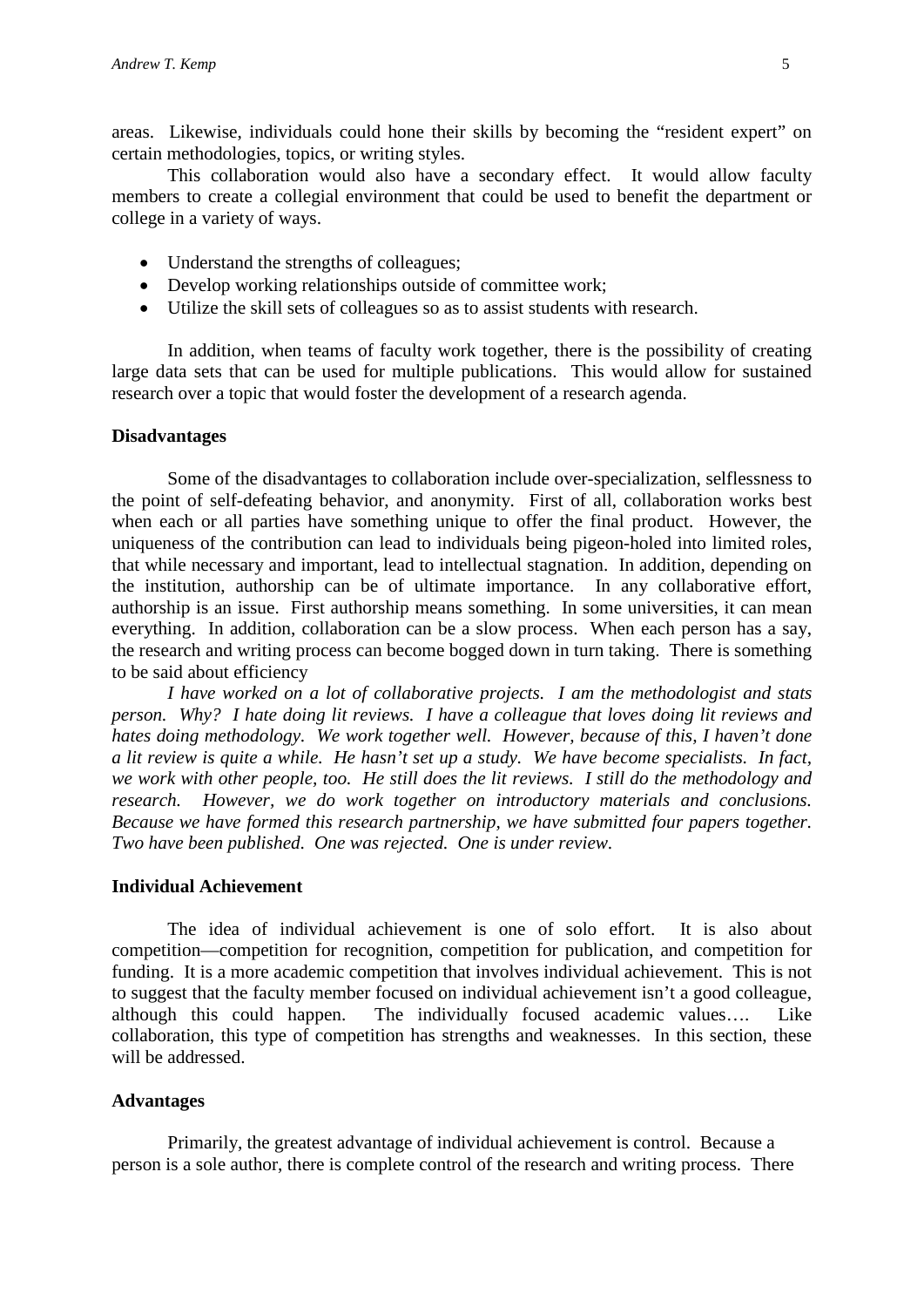aren't any debates. There aren't discussions over wording. There aren't any compromises. The process is streamlined.

For the purposes of promotion and tenure, the ability to work alone allows the academic to 'prove' him/herself worthy of moving up the ladder. With the individual publication, there are no questions about authorship. It provides indisputable evidence of the ability to be an academic.

In addition, the ability to work alone helps foster a broader skill set. By writing alone, there is a more homogenized voice throughout the introduction, lit review, methodology and conclusion. In turn, the researcher develops each of the skills equally. What this offers is a burgeoning, well-rounded academic.

Finally, being an individual researcher in the competitive sense also allows for personal choice. When working with others, you are limited to what the group can agree upon. When working alone toward personal goals, you have the ability to stop a project, start a project, renew a project, and quit a project and it won't effect someone else's career. When working together, it is difficult to do those things.

#### **Disadvantages**

Perhaps the greatest disadvantage to working alone is the responsibility. By this, the researcher is solely responsible for the content and the quality of the work. While individual acclaim couldn't be enhanced, individual failure would also be noted. While there is something to be said for sole authorship, especially toward promotion and tenure, the chance of rejection over time can weigh on the individual.

Another drawback to competition is collegiality. An academic that is isolated might have a less collegial working relationship with the department and/or college. While there are those that would accept this fact as a part of the profession, for a new academic this isolation could lead to dissatisfaction with the job. In addition, a solitary academic might become disjointed from the mission of the department or college that could lead to weakened professional relationships.

Finally, by working alone, an individual could become a "jack-of-all-trades and a master of none." Research is a complex process. The skill set required to do everything in the research process is wide ranging. There are conceptual issues, methodological issues, technical issues, and finally issues of synthesis. While learning to be an academic, the wide scope of scholarship and research could become problematic.

## **Summary**

It is obvious that the advantages and disadvantages of collaboration and competition are complex and intertwined. It would be easy to say that a dose of each would be the best avenue. Collaboration allows for experiential growth, specialization, productivity, and collegiality. Competition promotes a wider expansion of skills, the ability to make a case for expertise, and independence. These are all things that an academic should strive to achieve. However, an argument needs to be made for a scholarship development model that is progressive and fosters the intellectual and academic growth necessary for not only professional success but also personal satisfaction.

*I have found that colleagues motivate me. Perhaps it is because I am much better at starting projects than finishing them. When working with others, I have responsibilities. When working for myself, I can postpone those. I find that working alone, while sometime liberating because of ability to venture out on my own, has a major drawback. I see the world as I see it. Another set of eyes can be helpful and in most cases necessary.*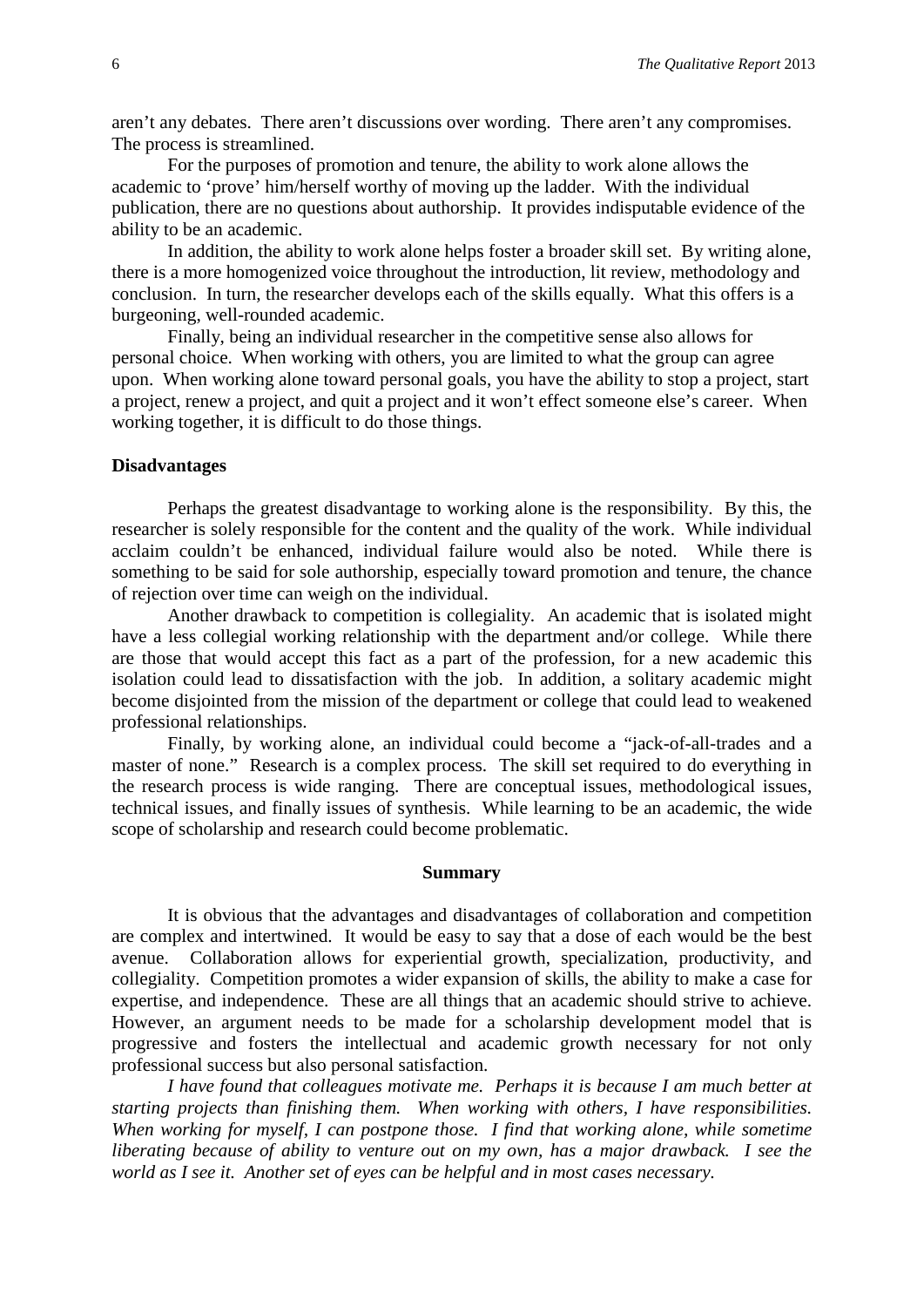*Perhaps it is at this point that I share my feelings. I am a collaborative researcher. I have found that the integration of skills sets has allowed me to gain confidence and competence as an academic. In fact, I take the process of collaboration as a necessity for the profession. Recently, I have been involved with a research project that had a broad, national scope. This project has allowed me to publish papers, work with colleagues in areas in which I don't have sufficient knowledge, and work on research that has allowed me to gain a greater understanding of my professional world. The project expanded during the data collection. There were many individuals who were interested in the project. After our research was done, I offered the data to people who had asked and am now embarking on numerous other projects and discussions.*

#### **Collaboration, Competition, and Rank**

Now that a basic description of collaboration and competition has been set forth, the looming question becomes, "Which is better?" While it is assured that there are no definitive answers, for the purpose of this argument the answer is going to be based on rank. The argument being made is that academia is a progressive endeavor that evolves through the advancement of rank. Likewise, the necessity of collaboration vs. competition should be seen as a calculated move that is ultimately cyclical. In a nutshell, whereas an argument can be made for collaboration at the assistant professor level, competition at the associate professor level, a move back to collaboration and mentorship should occur at the level of full professor.



Of course, there are a multitude of variations of this model. Ideally, no faculty member should ever be totally isolated. At the associate professor level, collaboration would be a virtue. However, the nature of academia might not allow for this type of academic behavior.

*Currently, I am on this path. Well, with the exception of this paper. Almost all of the work I have done as an academic has been collaborative. Not only does it allow me to meet my professional goals, but also it helps promote my colleagues. But, necessity requires individual ownership, not only of research, but of my academic identity.*

## **Conclusion**

What can be taken away from this obvious excursion from reality? While there is a notion, and a correct one, that competition is alive and well in academia. There are departments, colleges and universities that reinforce the notion that a scholar is a scholar and scholarship is a solitary enterprise. Individuals are judged based on individual merits, not their contributions to their peers. However, if the overarching aim of the professoriate is to create knowledge, collaboration would be an excellent way to promote thoughtful scholarship that helps everyone excel.